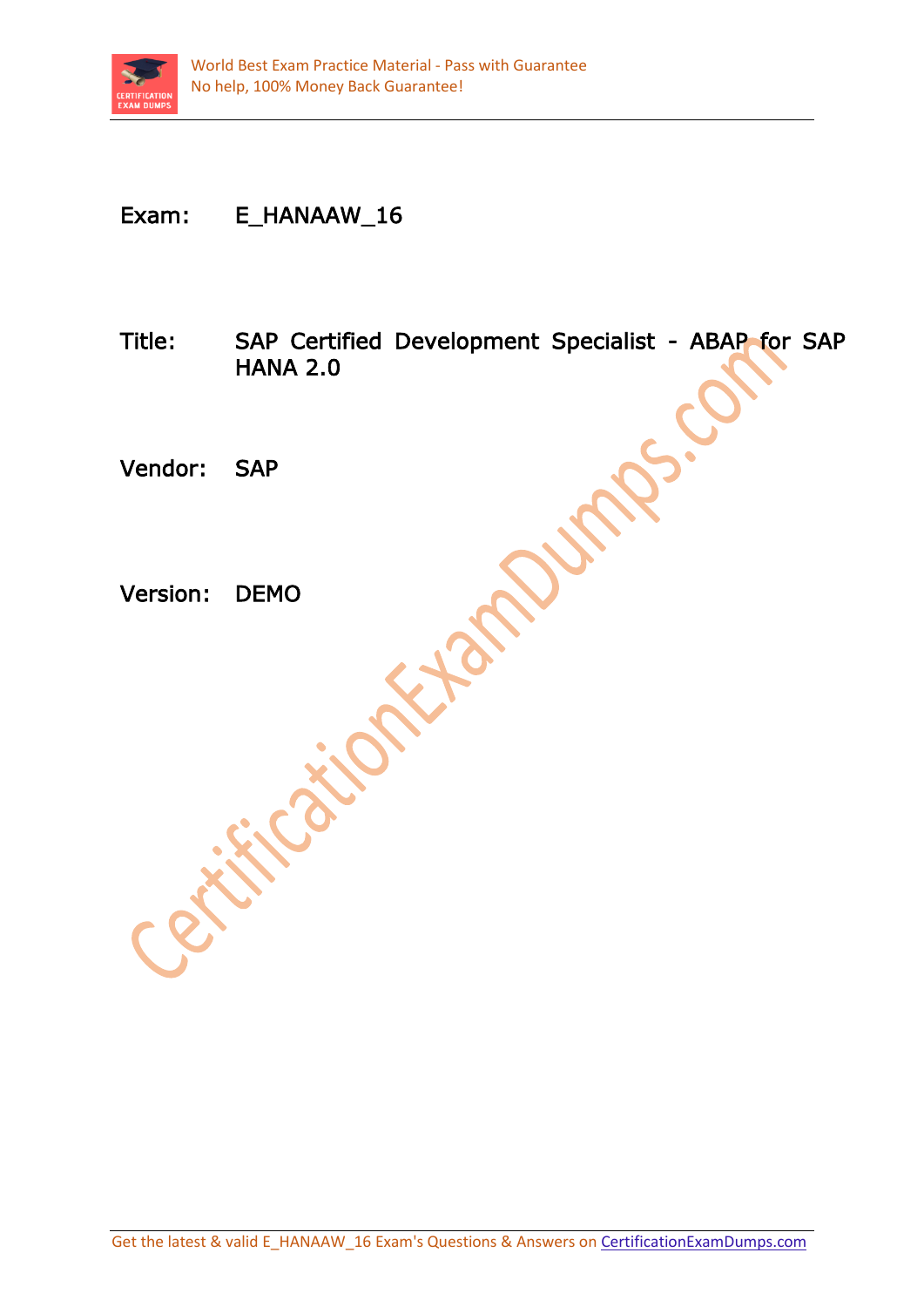

Question 1: Which of the statements are true for SQLScript? There are 2 correct answers.

- A. SQLScript is an open standard.
- B. SQLScript is a collection of extensions to SQL.
- C. SQLScript is used to push down data intensive logic into the database.
- D. SQL units is an open standard.

Answer: B, C

Question 2: ANSI SQL owns features and adds languages. These languages divided into three parts. What are they? There are 3 correct answers.

- A. The Data Control Language
- B. Data Transferred Language
- C. Data Manipulation Language
- D. The Database Language
- E. The Data Definition Language

Answer: A, C, E

Question 3: What are the three best approach for Transitioning and optimizing ABAP applications to SAP HANA? There are 3 correct answers.

- A. Scaling and B. Optimize
- C. Detect **D. Tuning**

E. Innovate

Answer: B, C, E

Question 4: What should you do to follow the code-to-data approach to programming? There are 3 correct answers.

A. Perform expensive calculations on the database.

- B. Transfer all data from the database to the ABAP layer, and then aggregate the results.
- C. Use native SQL to access SAP HANA built-in functions.
- D. Aggregate data on the database, and transfer the results to the ABAP layer.

E. Perform expensive calculations on the ABAP application server.

Answer: A, C, D

Questions 5: What is the system privilege required to drop analytic privilege?

- A. PRIVILEGE ADMIN
- B. CREATE PRIVILEGE
- C. CREATE STRUCTURED PRIVILEGE
- D. STRUCTUREDPRIVILEGE ADMIN

Answer: D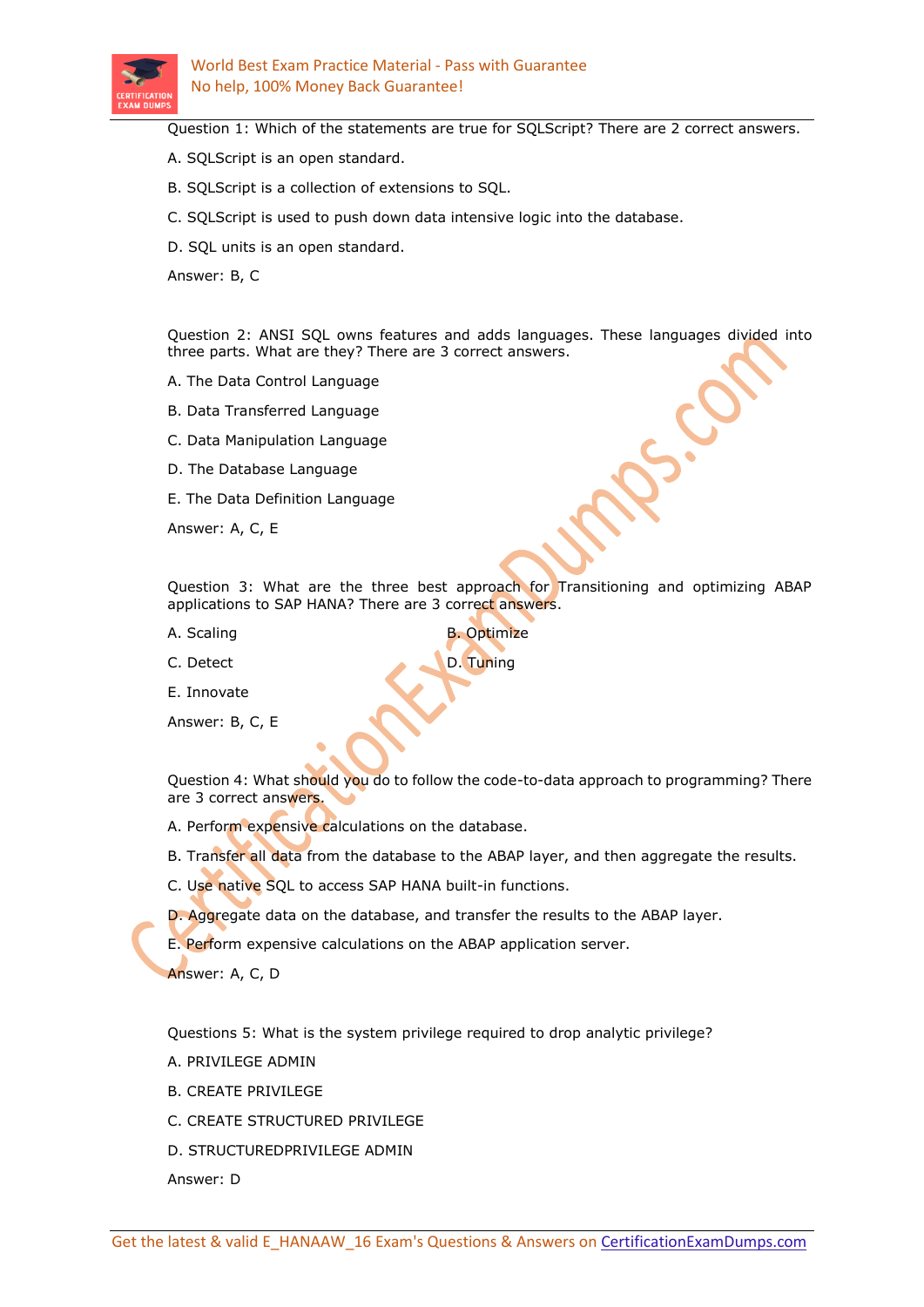

Question 6: What are the Possible Approaches with AS ABAP < 7.4 SP02? There are 2 correct answers.

- A. Consume using native SQL B. Stored Procedures
- 
- C. Interaction with Database **D. SOL units** 
	-

Answer: A, B

Question 7: In ABAP Development Tools for SAP NetWeaver, you execute the ABAP Test Cockpit on an ABAP program to find performance optimization potential. Where can you find the result of the static code checks?

A. In the Outline view of the ABAP Performance perspective

- B. In the Problems view
- C. In the Project Explorer view
- D. In the Performance Analysis view

Answer: B

Question 8: Which of the following JOIN types are supported in Open SQL? There are 3 correct answers.

- A. INNER JOIN
- B. LEFT OUTER JOIN
- C. REFERENTIAL JOIN
- D. RIGHT OUTER JOIN
- E. CROSS JOIN

Answer: A, B, D

Question 9: What are the key points that should be kept in mind while performing the Nonautomatic update in SAP HANATr.Cont.? There are 2 correct answers.

- A. Take snapshot manually before releasing of the container
- B. Changes to Delta Container
- C. You need to refresh the content of the container manually
- D. Automatic release of units

Answer: A, C

Question 10: What are the two types of editors available in ADT? There are 2 correct answers.

- A. ABAP (native)
- B. SAP (GUI)
- C. Eclipse (native)
- D. Client (native)
- Answer: B, C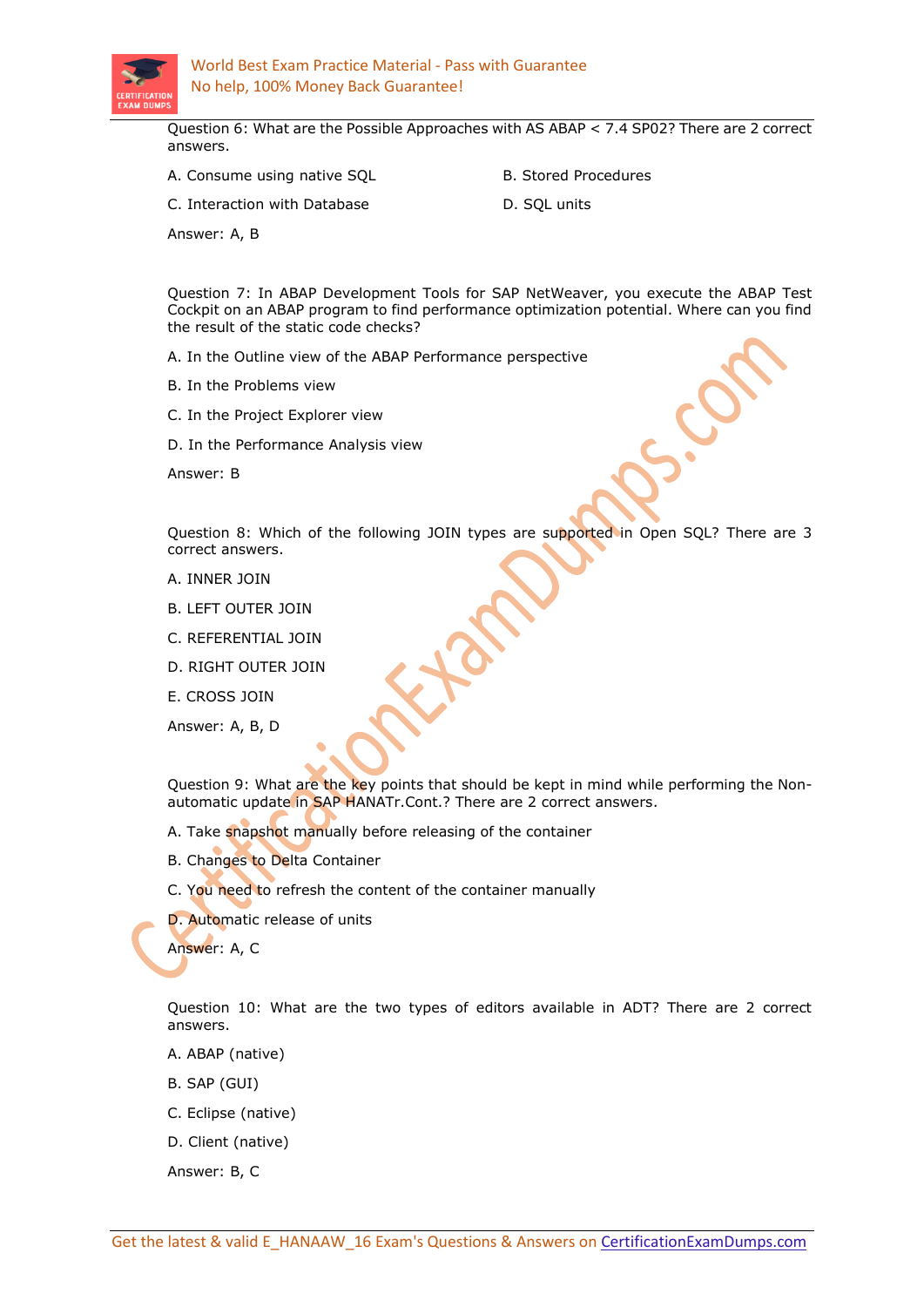

Question 11: How SAP HANA supports SQL? There are 3 correct answers.

A. Read

- B. As a means to define
- C. As a Data Calculator
- D. Transferring data

E. Manipulate data

Answer: A, B, E

Question 12: You have a SQLScript procedure with a table input parameter it books. You want to use the parameter on the right-hand side of an assignment operator within the procedure. How do you refer to the parameter?

A. {it.books} B. it\_books

C. @it\_books D. :it\_books

Answer: D

Question 13: Which tools can you use to provide input data for the SQL performance tuning work list (Transaction SWLT)? There are 3 correct answers.

- A. Data base performance monitor (transaction DB50)
- B. SQL Trace (transaction ST05)
- C. ABAP test cockpit (transaction ATC)
- D. Code inspector (transaction SCI)
- E. SQL monitor (transaction SQLM)

Answer: C, D, E

Question 14: What are the steps involved in supporting a database oriented programming model? There are 2 correct answers.

A. A new and advanced Open SQL

- B. Advanced and specific models
- C. Core Data services
- D. Buffer system services

Answer: A, C

Question 15: What is the main advantage of SQLScript? There are 2 correct answers.

- A. SQLScript code can easily be translated into modelling view
- B. SQLScript is faster than traditional SQL
- C. SQLScript can be better modularized than traditional SQL
- D. SQLScript is slower than traditional SQL

Answer: B, C